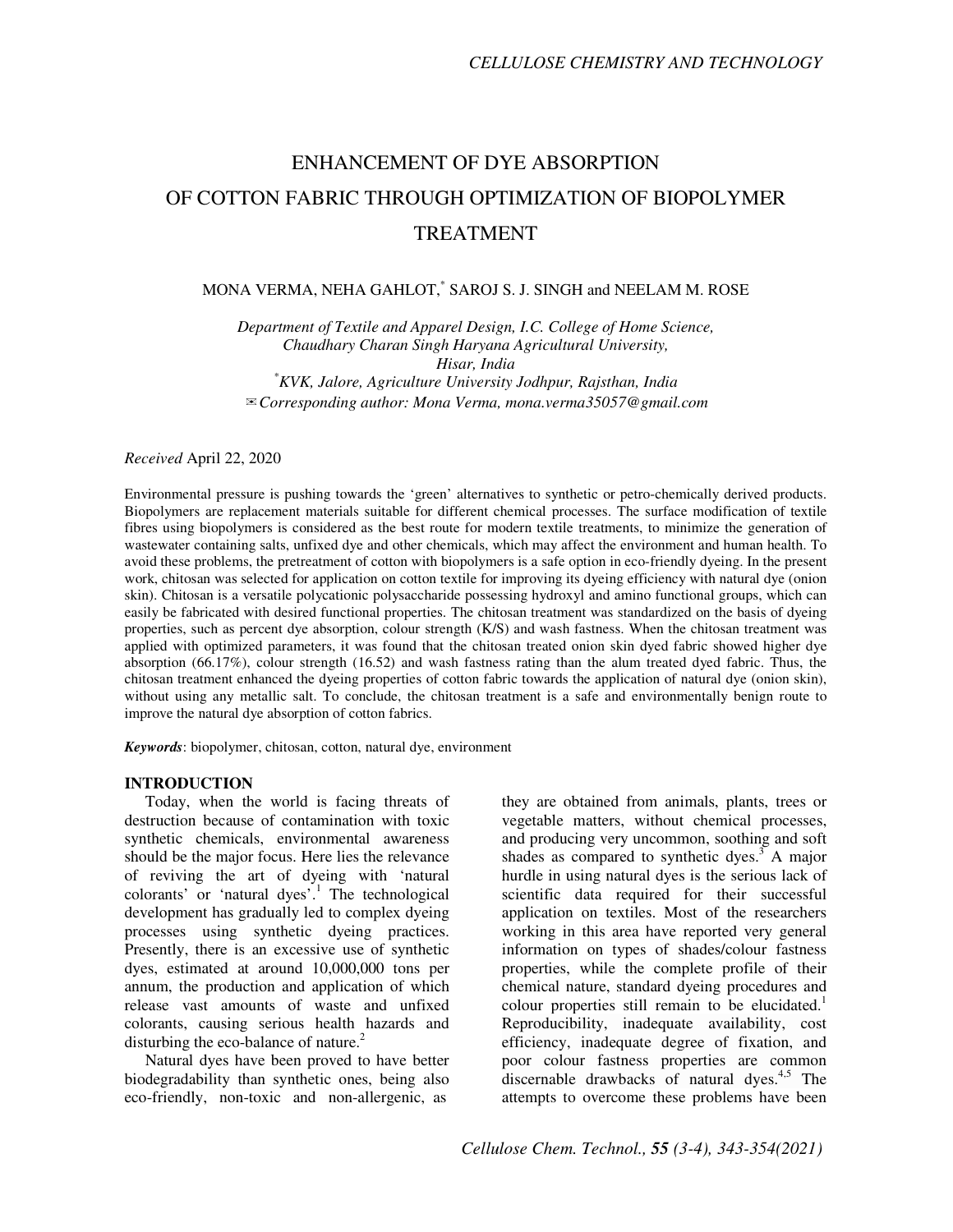mainly focused on the use of metallic salts as mordants.<sup>6</sup> Commonly used mordants are aluminum potassium sulfate, stannous chloride, ferrous sulfate and copper sulfate.<sup>7</sup> Although metallic mordants are effective, they are environmental pollutants, hence not desirable.<sup>8</sup> As the world becomes more ecologically conscious, there is greater need today to revive the tradition of natural dyeing with improved techniques and to develop innovative biomaterials as an alternative to hazardous metallic salt mordants.

The dyeing of cotton with natural dyes using biocompatible and biodegradable modification agents, such as chitosan and cyclodextrin, can be a cost-effective, environmentally friendly approach to be used in the dyeing industry, emphasizing that the modification of fabric is one of the best routes to improve the affinity between dye and fabric. $9,10$  The process of cross-linking plays an important role in the attachment of chitosan (biopolymer) to cotton fabric. Citric acid is an example of efficient cross-linking agent due to its versatile nature and to its safety for the environment and human health. $11$  It is biodegradable, economical, safe and a multipurpose chemical for sequestering,

buffering, wetting, cleaning and dispersing. Thus, articulating the requirements for industrial application of sustainable chemistry, the use of citric acid in textile dyeing technologies can be a viable alternative.<sup>12</sup>

Chitosan is a versatile polycationic biopolymer derived from alkaline deacetylation of chitin. Chitosan exhibits several valuable inherent properties: it is antibacterial, antifungal, anti-viral, non-toxic, biodegradable and has film-forming characteristics.<sup>13</sup> Chitosan possesses hydroxyl and amino functional groups, and can easily be fabricated with desired functional properties. $14,15$ It has been reported that chitosan can be used in the production of man-made fibres and in textile wet processing. It can be potentially utilized in dyeing to improve the dyeability, in finishing as antimicrobial agent and in printing as natural thickener in printing pastes.<sup>16</sup>

Keeping this in mind, in the present study, the chitosan biopolymer was selected as mordant for dyeing cotton fabric with natural dye (onion skin) to improve the dye absorption, without using metallic salts, and thus to achieve a safe and ecofriendly dyeing process.



Figure 1: Structure of chitosan

## **EXPERIMENTAL**

### **Materials**

Pure cotton fabric was purchased from a local market in Hisar, Haryana. Chitosan was procured from Indian Sea Food Company, Cochin, Kerala. The citric acid, acetic acid and sodium hypophosphite were purchased from S.D. Fine-Chem Limited and Hi-Media, a local supplier in Hisar (Rajesh Trading Company), respectively.

#### **Procedures**

#### *Enzymatic desizing and scouring*

The woven cotton fabric was subjected to desizing and scouring treatments to remove foreign materials before applying the finish.

The desizing treatment was performed using 2 mL/L Americos Amylase 543 at 60 °C temperature for 60 minutes, with a 1:20 material to liquor ratio, maintaining a pH of 7. The treatment liquor was drained out and the fabric was rinsed with hot and cold water, and then dried. $<sup>1</sup>$ </sup>

Desized cotton fabric was scoured in a bath containing 1.5% (owf) Palkoscour APCL enzyme, at 60 °C for 60 minutes, at a material to liquor ratio of 1:15, maintaining a pH of 7.0. The fabric was rinsed with hot and cold water, and then dried.<sup>18</sup>

#### *Standardization of biopolymer treatment for natural dyeing*

Different parameters of biopolymer (chitosan) treatment were optimized to enhance the dyeing efficiency of cotton fabric towards the natural dye, on the basis of percent dye absorption, colour strength (K/S) value and wash fastness of treated and dyed samples. The following parameters were optimized: concentration of biopolymer, concentration of crosslinking agent, concentration of catalyst, pH, material to liquor ratio, treatment time and temperature, curing time and temperature.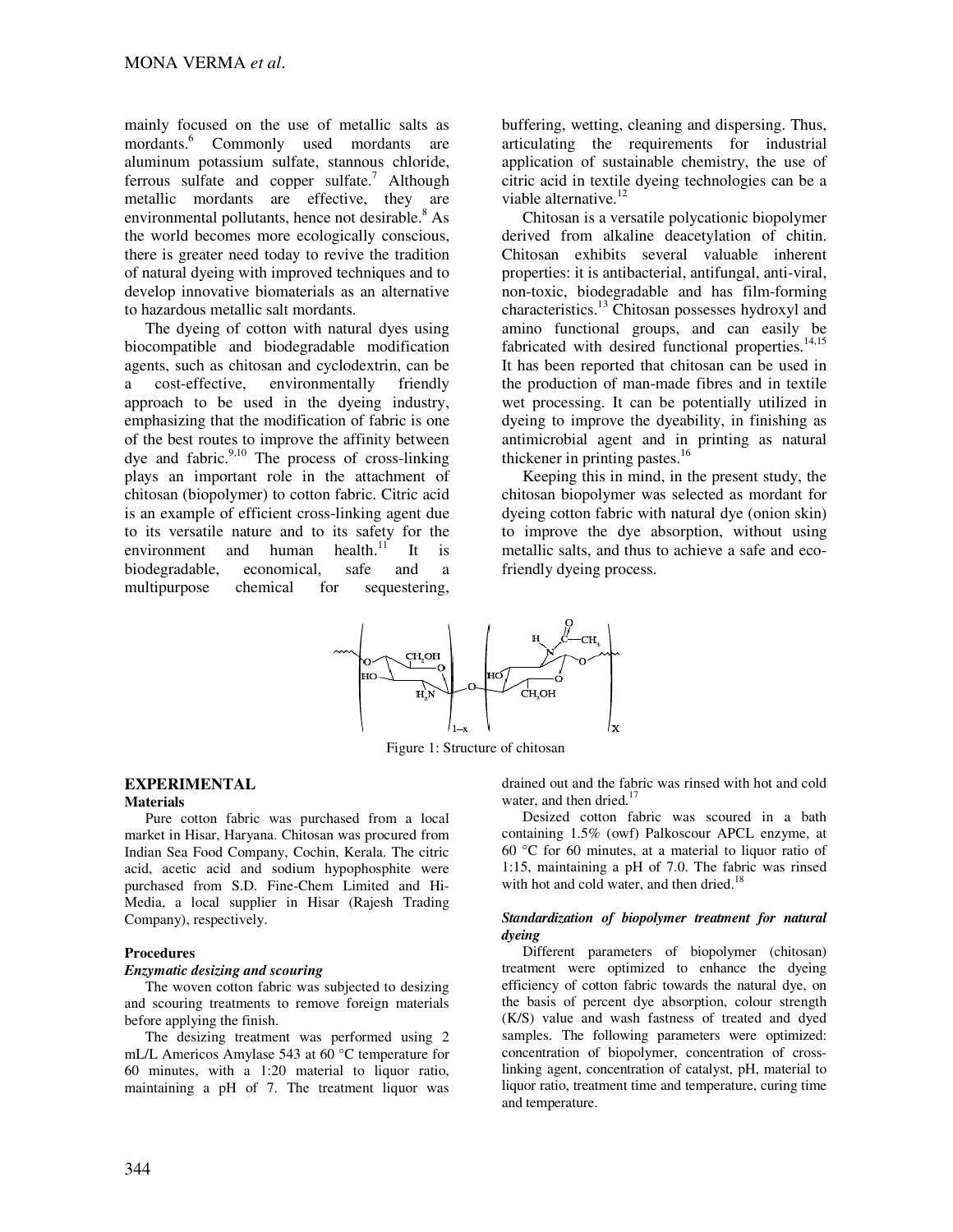#### *Natural dyeing of biopolymer treated cotton fabric*

The biopolymer treated cotton fabric was dyed with onion skin dye by the exhaust method, using the optimized dyeing parameters listed in Table 1.

#### *Percent dye absorption*

The percent dye absorption was calculated using the following formula:

Percent dye absorption = 
$$
\frac{OD \text{ before dyeing} - OD \text{ after dyeing}}{OD \text{ before dyeing}} \times 100
$$
  
OD= Optical Density (1)

#### *Colour measurement*

The colours of the dyed samples were measured numerically using a computerized colour matching machine. The reference spectra of the dyed samples were obtained using an SS5100A Spectrophotometer. The K/S value and CIE LAB co-ordinates L\*, a\* and b\* were noted down directly from the computer screen. This spectrophotometer uses the CIE LAB (1976) colour space, with D65 illuminate matching and appraisal, and the wavelength of 420 nm to measure the actual colour and changes in colour. The Kubelka Munk theory was used to predict the colour value:  $K/S = (1-R)^2 / 2R$  (2)

#### *Assessment of fastness to washing of dyed fabrics*

The wash fastness test was carried out as per the recommendations of the IS: 3361-1979 method (BIS, 1979). The nine half-steps scale was used for fastness rating. A piece of original dyed sample and the test specimen were placed side by side in the same plane. The light was incident upon the surfaces at an approximate angle of  $45^\circ$  and the direction of viewing was approximately perpendicular to the plane of the surface. The visual differences between the original and the tested material were compared, and the difference was represented on the grey scale.

Table 1 Optimized concentration/conditions for dyeing with onion skin dye

|                                 | Optimized                |
|---------------------------------|--------------------------|
| Dyeing parameters               | concentration/conditions |
| Dye concentration $(\%)$        | h                        |
| Dyeing pH                       | 5.5                      |
| Dyeing temperature (°C)         | 90                       |
| Dyeing time (min)               | 75                       |
| Dyeing material to liquor ratio | 1:30                     |
|                                 |                          |



Figure 2: Onion skin dye

*Fourier transform infrared spectroscopy (FTIR) analysis* 

Fourier transform infrared spectroscopy (FTIR) was carried out to characterize the biopolymer treated naturally dyed cotton fabric. The FTIR analysis of the fabrics was performed at SAIF, IIT Madras.

#### **RESULTS AND DISCUSSION Standardization of biopolymer treatment towards natural dyeing**

For standardization of the biopolymer (chitosan) treatment towards the natural dye (onion skin), different concentrations and conditions were optimized, as described below.

#### *Optimization of chitosan concentration*

For determining the optimum concentration of chitosan, five different concentrations, i.e. 1, 2, 3, 4 and 5 percent, were used and optimization was done on the basis of colour properties, i.e. dye absorption, colour strength and wash fastness. The data presented in Table 2 reveal that at 1.0 percent concentration of chitosan, the percent dye absorption was 60.71, with colour strength (K/S) of 13.88 and wash fastness rating of 3/4.

As the concentration of chitosan increased from 1.0 to 5.0 percent, the L\* value decreased from 68.47 to 46.75, indicating that colour darkness increased. The a\* value was found positive for all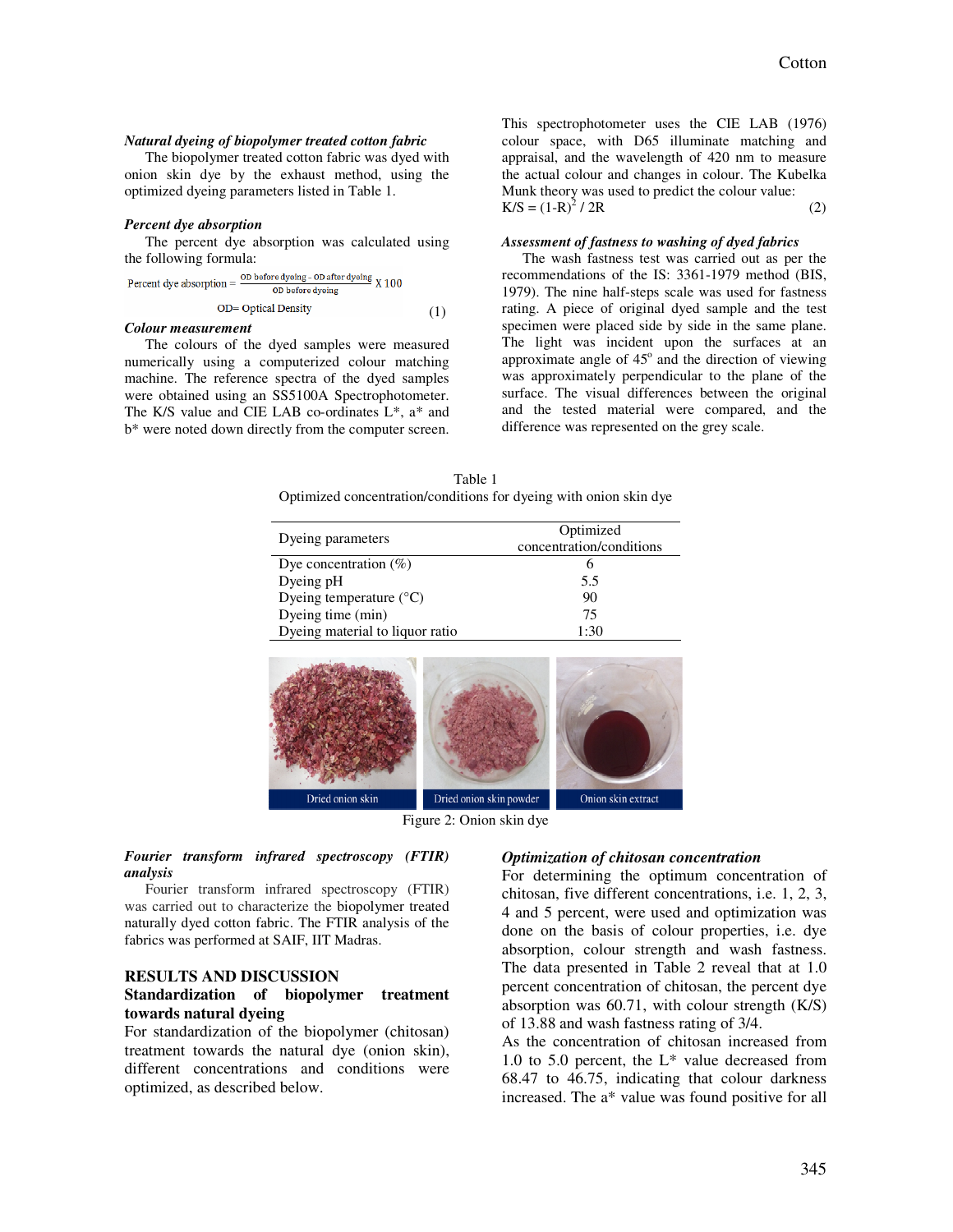the chitosan concentrations, except that of 1 percent, which indicated that the dyed samples had a redder tone, except the sample dyed with 1 percent concentration, which had a greener tone. The b\* value was positive for all the concentrations of chitosan, which showed a yellow tone. The C\* depicts the chroma value of the samples, which was highest (30.91) for the 2 percent chitosan treatment, followed by those of 5  $(29.12)$ , 4  $(28.98)$ , 1  $(21.87)$  and 3  $(21.85)$ percent. The hue angle (H\*) was below 90o, with positive a\* and b\* values, depicting a brown and yellowish khaki colour of the sample for all concentrations of chitosan, whereas the a\* value was negative, with a hue angle above 90o at one percent concentration of chitosan, indicating a greenish khaki colour of the dyed sample. It is also clear from Table 2 that, as the concentration of chitosan increased from 1 to 5 percent, dye absorption also increased from 60.71 to 66.13 percent, and colour strength (K/S) – from 13.88 to 16.30. The wash fastness rating was fairly good (3/4) at 1 and 2 percent chitosan, whereas it was found good (4) at 3, 4 and 5 percent concentrations of chitosan. It was observed that there was no considerable difference in dye absorption, colour strength and wash fastness between the 4 and 5 percent concentrations of chitosan. Therefore, the 4 percent concentration of chitosan was selected as the optimum concentration for biopolymer treatment. These findings are supported by the results of Kittinaovarat, who reported that chitosan treated cotton fabric showed more functional groups (amino and methyl groups) than untreated cotton fabric.19 This is explained by the fact that chitosan provides more sites for the dye to attach and form functional hydrogen bonds, thus improving dyeing properties. Saravanan et al. also found that with the increase in the concentration of chitosan, the colour strength value of naturally dyed cotton fabric increased.20

## *Optimization of cross-linking agent (citric acid) concentration*

Five concentrations of citric acid, i.e. 3, 4, 5, 6 and 7 percent, were tested for determining the optimum concentration of citric acid (Table 3). It was observed that 3 percent of citric acid, when applied with the optimized concentration of chitosan for the biopolymer treatment, led to a percent dye absorption of 60.12, a colour strength value of 11.53 and good (4) wash fastness rating. As the concentration of citric acid was increased

from 3 to 7 percent, there was an increase in dye absorption from 60.12 to 64.35 percent, in colour strength – from  $11.53$  to 16.05, with good  $(4)$ wash fastness rating. In addition, when the concentration of citric acid was increased from 3 to 7 percent, the L\* value decreased from 64.00 to 51.14, depicting darkness of colour. The a\* and b\* values were found positive for all the dyed samples, indicating redder and yellower tones, with different concentrations of citric acid in the biopolymer treatment. The C\* value, i.e. the chroma value, was highest (27.90) at 6 percent of citric acid concentration, followed by those of 5 (26.13), 3 (25.77), 7 (25.72) and 4 (25.45) percent. The hue angle (H\*) was below 90o, with positive a\* and b\* values for all the dyed samples, depicting brown and yellowish khaki colours of the samples. It is evident from Table 3 that, with the increase in citric acid concentration, the dye absorption and colour strength were enhanced, without affecting wash fastness. Also, the data reveal no considerable difference in dye absorption, colour strength and wash fastness of the dyed samples for the application of 6 and 7 percent concentration of citric acid. Therefore, the six percent concentration of citric acid was considered as optimum for the fixation of chitosan onto cotton fabric, leading to dye absorption of 64.35 percent, colour strength value of 16.05 and good wash fatness rating (4). To facilitate the attachment of natural dye, citric acid was used to create carboxylic acid functional groups on cotton fibers. Citric acid helps in the attachment of chitosan to cotton fabric through the cross-linking process. As the degree of cross-linking increases, the attachment of chitosan also increases, which attracts more anionic dye particles due to the cationic nature of chitosan. As a result, the dye absorption and colour strength of the fabric increased. These results are supported by the findings of Khattak et al., who stated that crosslinking was efficient in enhancing the colour strength and colour fastness of cotton fabric dyed with marigold.21

## *Optimization of catalyst concentration*

Sodium hypophosphite was selected as catalyst, along with the use of cross-linking agent, to facilitate the fixation of chitosan on the cotton fabric. Table 4 shows that five different concentrations of sodium hypophosphite, i.e. 2, 3, 4, 5 and 6 percent, were assessed for the optimization of catalyst concentration at the optimized ratio of chitosan and citric acid.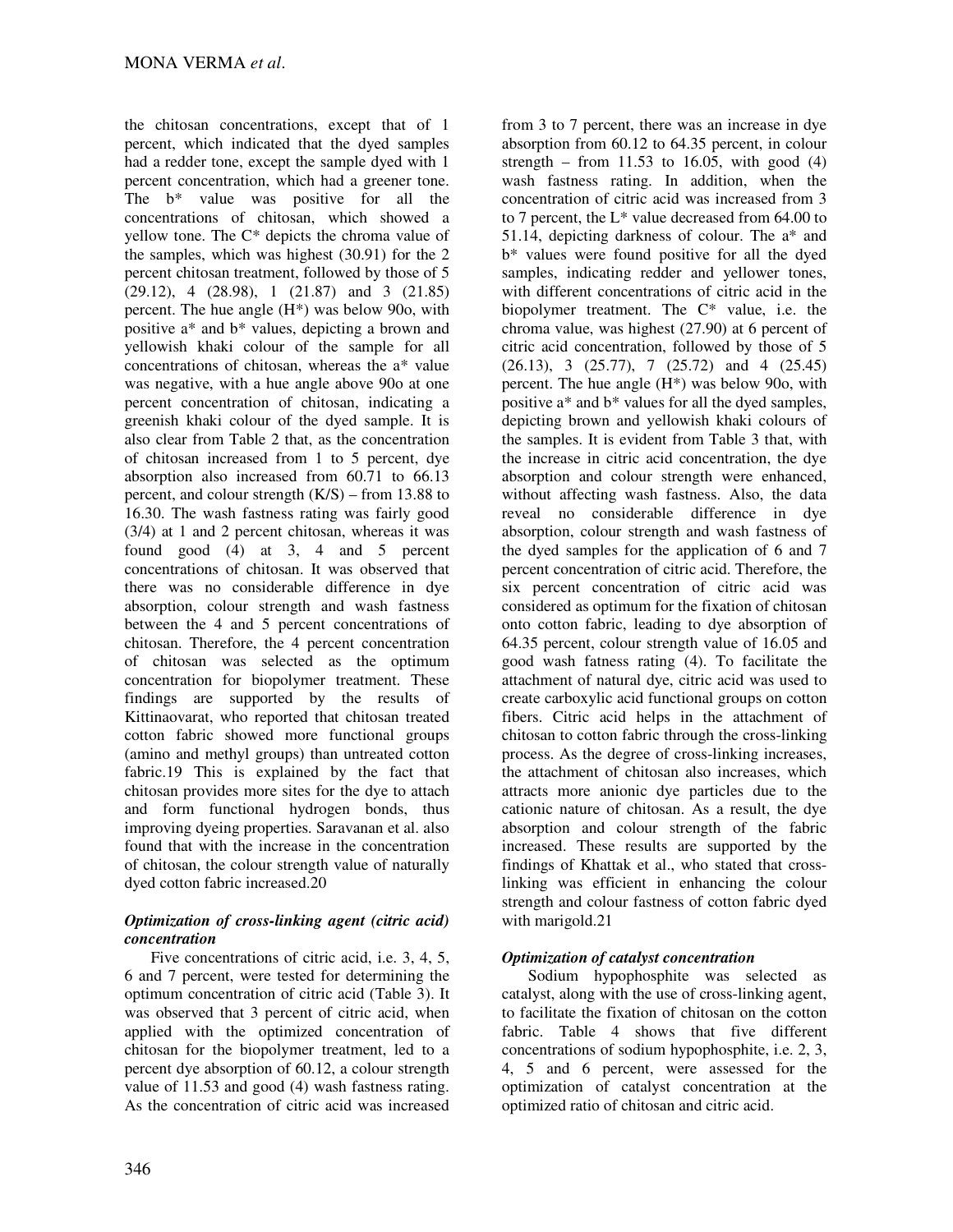| Chitosan concentration | Dye absorption |       |        | Colour coordinates |       | Colour strength | Wash fastness |        |
|------------------------|----------------|-------|--------|--------------------|-------|-----------------|---------------|--------|
| $\%$                   |                |       | ດ*     | $h^*$              | ∩∗    | $\mathbf{H}^*$  | (K/S)         | grades |
|                        | 60.71          | 68.47 | -0.219 | 21.87              | 21.87 | 90.61           | 13.88         | 3/4    |
|                        | 62.50          | 57.38 | 13.49  | 27.81              | 30.91 | 64.09           | 13.77         | 3/4    |
|                        | 64.88          | 51.92 | 5.46   | 15.44              | 21.85 | 44.95           | 15.77         |        |
|                        | 66.07          | 49.85 | 5.50   | 24.49              | 28.98 | 57.65           | 16.28         |        |
|                        | 66.13          | 46.75 | 16.36  | 24.09              | 29.12 | 55.79           | 16.30         |        |

Table 2 Optimization of chitosan concentration on the basis of colour properties of onion skin dyed fabric

Table 3 Optimization of citric acid concentration on the basis of colour properties of onion skin dyed fabric

| Citric acid concentration                  | Dye absorption  |       |       | Colour coordinates |       | Colour strength | Wash fastness |        |
|--------------------------------------------|-----------------|-------|-------|--------------------|-------|-----------------|---------------|--------|
| $\left( \frac{\partial}{\partial} \right)$ | $\mathscr{C}_0$ |       | ሳጥ    | h*                 | ∩∗    | $H^*$           | (K/S          | grades |
|                                            | 60.12           | 64.00 | 8.92  | 24.18              | 25.77 | 69.72           | 1.53          |        |
|                                            | 61.90           | 59.27 | 10.22 | 23.30              | 25.45 | 66.28           | 12.85         |        |
|                                            | 62.50           | 57.96 | 13.69 | 22.25              | 26.13 | 58.36           | 13.90         |        |
|                                            | 64.29           | 54.78 | 14.97 | 23.54              | 27.90 | 57.51           | 16.03         |        |
|                                            | 64.35           | 51.14 | 16.14 | 20.03              | 25.72 | 51.11           | 16.05         |        |

Table 4 Optimization of sodium hypophosphite concentration on the basis of colour properties of onion skin dyed fabric

| Sodium hypophosphite  | Dye absorption |       | Colour coordinates |       |       |       |       | Wash fastness |
|-----------------------|----------------|-------|--------------------|-------|-------|-------|-------|---------------|
| concentration $(\% )$ | $(\%)$         | ∗     | ົດ*                | h*    | ∩∗    | $H^*$ | (K/S) | grades        |
|                       | 61.31          | 49.66 | 8.42               | 13.32 | 15.77 | 57.66 | 12.35 | 3/4           |
|                       | 63.10          | 36.83 | 8.76               | 13.63 | 16.21 | 57.24 | 14.65 | 3/4           |
|                       | 63.69          | 35.23 | 10.54              | 16.67 | 19.72 | 57.68 | 15.05 |               |
|                       | 64.17          | 34.08 | 10.60              | 19.08 | 21.83 | 60.91 | 15.83 |               |
|                       | 64.23          | 31.08 | !1.14              | 16.12 | 19.59 | 55.38 | 15.89 |               |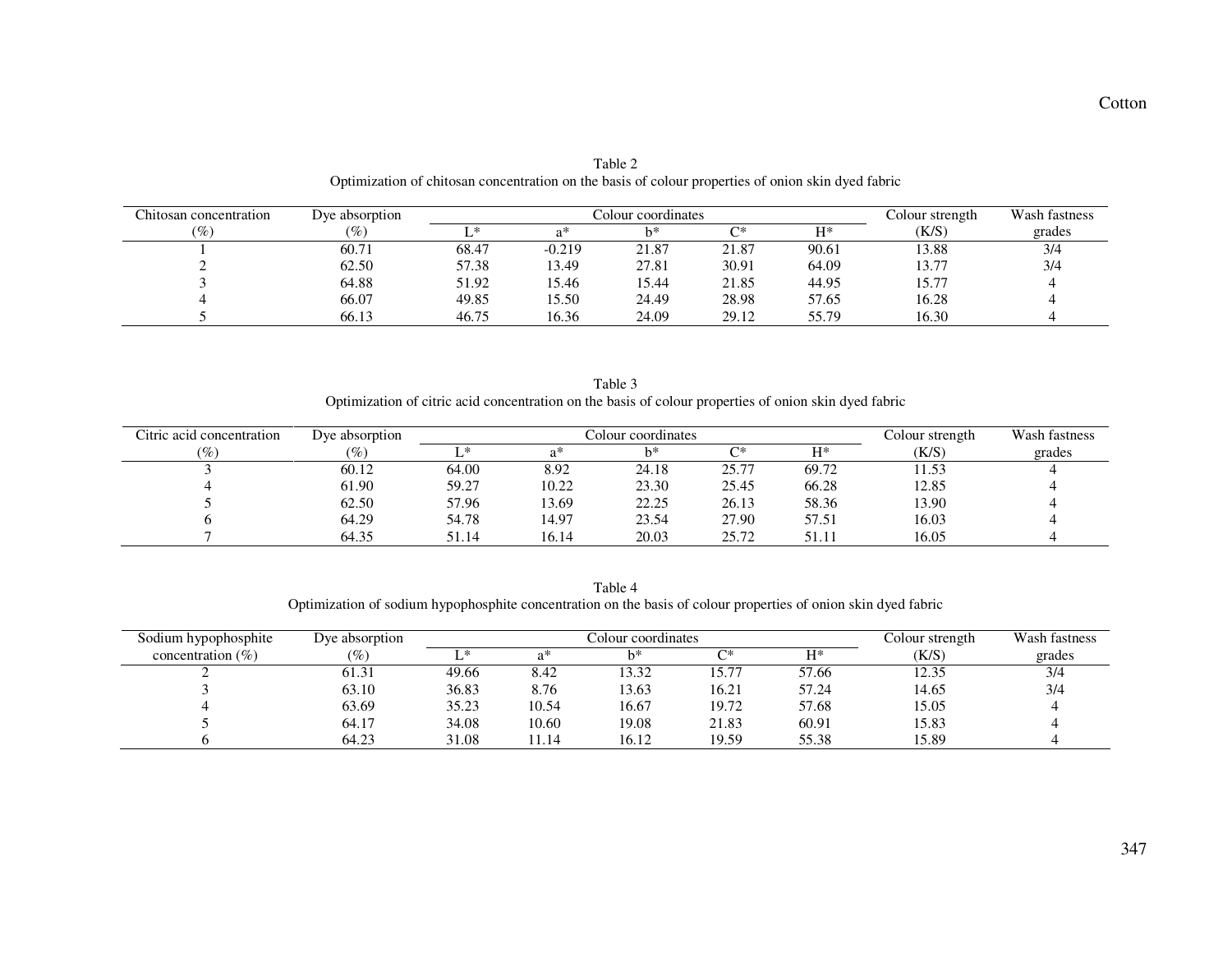When 2 percent concentration of sodium hypophosphite was applied along with the crosslinking agent and chitosan, followed by dyeing with onion skin, dye absorption was 61.31 percent, the colour strength value 12.35 and the wash fastness rating fairly good (3/4).

It is evident from the table that as the concentration of sodium hypophosphite increased from 2 to 6 percent, there was an increase in percent dye absorption from 61.31 to 64.23, in colour strength  $(K/S)$  – from 12.35 to 15.89, whereas the L\* value decreased from 49.66 to 31.08, indicating higher darkness with a rising sodium hypophosphite concentration. The wash fastness rating of the dyed samples was good (4) with 4, 5, 6 percent concentration, whereas a fairly good (3/4) rating was noticed at 2 and 3 percent concentration. The a\* and b\* values were found positive for all the samples dyed with onion skin dye after biopolymer treatment, with different concentrations of sodium hypophosphite, which indicated that all the dyed samples had redder and yellower tones.

The chroma  $(C^*)$  value was higher (21.83) at 5 percent concentration of catalyst, followed by 4 (19.72), 2 (15.77), 3 (16.21) and 6 (19.59) percent. The hue angle  $(H^*)$  was below  $90^\circ$  with positive a\* and b\* values, depicting brown and yellowish khaki colours of the samples.

Five percent concentration of sodium hypophosphite was chosen as the optimum concentration, which allowed reaching a dye absorption value of 64.17 percent, colour strength of 15.83 and wash fatness rating (4), considering that there was no considerable difference in the colour properties of the dyed samples at 5 and 6 percent concentration of sodium hypophosphite. Vukusic *et al.* studied the finishing of cotton fabric with butane-tetracarboxylic acid and citric acid, along with sodium hypophosphite alone and in combination with phosphoric acid. It was observed that the sodium hypophosphite was the best catalyst for the fixation of chitosan onto cotton fabric.<sup>22</sup>

## *Optimization of pH for biopolymer treatment*

Five different pH values, *i.e.* 3, 4, 5, 6 and 7, were analysed for optimization. It is clear from Table 5 that when the pH of the treatment bath was maintained at 3, the dyed fabric reached dye absorption of 60.12 percent, colour strength of 11.20 and fairly good (3/4) wash fastness rating.

As the pH of dye bath was increased from 3 to 5, an enhancement in dye absorption from 60.12 to 61.90 percent, in colour strength from 11.20 to 14.45 and in wash fastness rating from fairly good (3/4) to good (4) was observed. However, further rise of the pH from 6 to 7 led to a decrease in dye absorption from 60.71 to 59.52 percent and colour strength from 9.71 to 8.65, with fairly good (3/4) wash fastness rating. The L\* value decreased from 53.09 to 49.80 as the pH of the dye bath increased from 3.0 to 5.0, indicating increased darkness of shade, whereas an increased L\* value, indicating reduced darkness of the samples, was noticed beyond pH 5.

The  $a^*$  values were negative, but the  $b^*$  ones were positive at all the treatment pHs, indicating the samples had greener and yellower tones. The chroma  $(C^*)$  value was higher  $(8.92)$  at pH 5.0, followed by those at by  $7(7.82)$ ,  $4(7.55)$ ,  $6(6.67)$ and 3  $(6.51)$ . The hue angle  $(H^*)$  was found between 91.37 and 115.30, with negative a\* and positive b\* values for all onion skin dyed samples, which depicted a greenish khaki colour of the samples. On the basis of the percent dye absorption (61.90), colour strength (14.45) and very good wash fastness rating, pH 5.0 was selected as optimum for the bath formulation for the chitosan treatment. These findings are supported by Munna *et al.*, who reported that the chitosan is insoluble in water, but soluble in dilute aqueous acidic solutions below its constant (pKa) ~6.3, wherein it is able to convert into the soluble protonated form  $(-NH<sub>3</sub>)<sup>23</sup>$  Rattanaphani *et al.* highlighted that the chitosan amino groups,  $-NH<sub>2</sub>$ would be in protonated cationic form  $(-NH_3^{\,+})$  in acidic solution. After the pretreatment of cotton fabric with chitosan under acidic conditions, the protonated amino  $(-NH_3^+)$  groups of chitosan could interact with the surface of the cellulose. Chitosan could then act as an organic mordant to enhance the absorption of lac dye on the cellulose surface, resulting in dye sorption on cotton. $^{24}$ 

## *Optimization of material to liquor ratio for biopolymer treatment*

Different material to liquor ratios (owf) of the treatment bath used for biopolymer treatment, i.e. 1:10, 1:20, 1:30 and 1:40, were used for optimizing this parameter (M:L ratio). The data regarding the colour properties of onion skin dyed samples are presented in Table 6. It is evident from the table that at a 1:10 M:L ratio, a dye absorption of 60.71 percent, colour strength of 13.41, fairly good wash fastness rating (3/4) were recorded. As the M:L ratio was increased from 1:10 to 1:30, the percent dye absorption also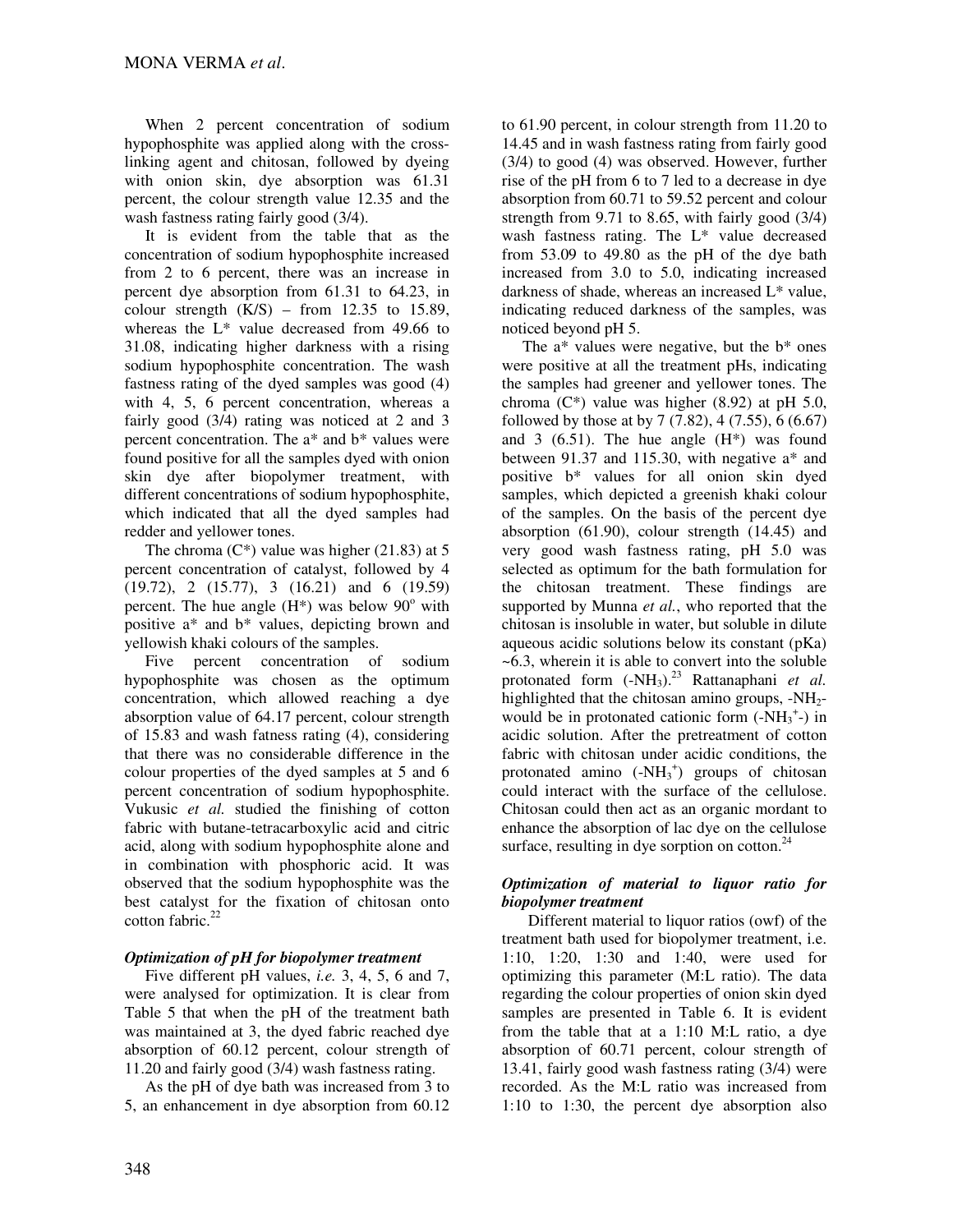increased from 60.71 to 60.89 percent, the colour strength value – from 13.41 to 15.03, and wash fastness rating – from fairly good  $(3/4)$  to good  $(4)$ , whereas the L<sup>\*</sup> value decreased from 68.93 to 68.01, which indicated darkness of colour. At 1:40 M:L ratio, a decrease in dye absorption and colour strength value was noticed, whereas the L\* value increased, which showed lightness of colour. The a\* and b\* values were positive at all the M:L ratios used for the chitosan treatment, which depicted that all the samples had a redder and yellower tone. The chroma  $(C^*)$  value was the highest (21.47) at a 1:30 M:L ratio, followed by those at 1:10 (21.36), 1:20 (20.88) and 1:40 (18.09). The hue angle (H\*) was found below 90o with positive a\* and b\* values, depicting brown and yellowish khaki colours of the samples.

It is apparent from the table that at the 1:30 M:L ratio, the highest percent dye absorption (60.89), colour strength (15.03) and good wash fastness rating (4) were obtained, hence it was chosen as the optimum for the chitosan treatment on cotton fabric. This might be explained by the fact that for the complete wetting of fabric within the treatment bath, a sufficient amount of liquor (material to liquor ratio) is required. When the M:L ratio was too low, incomplete absorption of the finish within the fabric might have taken place. When the M:L ratio was too high, the hydrolysis rate would be higher, which would lead to decreased absorption of the finish and, as a result, poor attachment of chitosan. Thus, the absorption of dye onto fabric pretreated with chitosan above and below the sufficient M:L ratios would be low.

### *Optimization of treatment temperature*

The samples were treated in the chitosan solution at five different temperatures, *i.e*. 60°, 70°, 80°, 90° and 100 °C, to optimize the treatment temperature for achieving the maximum dye absorption (Table 7).

The table elucidates that when the chitosan treatment was carried out at 60 °C, dye absorption of 58.93 percent, colour strength of 8.01 and fairly good wash fastness rating (3/4) were achieved. When the samples were treated in the biopolymer solution at temperatures in the range from  $60^{\circ}$  to  $100^{\circ}$ C, the dye absorption increased from 58.93 to 62.08 percent and colour strength – from 8.01 to 14.83, whereas the  $L^*$  value decreased from 60.03 to 49.73, which indicated increased darkness of colour. A good (4) wash fastness rating was found for all the onion skin

dyed samples pretreated with chitosan at different temperatures, except at 60  $^{\circ}$ C. The a\* and b\* values were positive at all the treatment temperatures, which showed that all the samples had redder and yellower tones. The chroma value  $(C^*)$  was the highest (26.88) at 90 °C, followed by those at 80 $^{\circ}$  (24.99), 60 $^{\circ}$  (24.40), 70 $^{\circ}$  (22.46), and 100 °C (19.56). The hue angle  $(H^*)$  was below 90o, which depicted brown and yellowish khaki colours of samples.

For biopolymer treatment conducted at 90 °C, dye absorption of 62.02 percent, colour strength of 14.75 and good wash fatness rating (4) were obtained, so this temperature was taken as the optimum treatment temperature, since there was no remarkable difference between the colour properties achieved at 90° and 100 °C treatment temperature. This might be explained by the fact that a higher treatment temperature, with adequate duration of the treatment, facilitated the swelling of the fibre, which allowed an easy penetration and trapping of the chitosan finish into the fabric structure, resulting in increased dye absorption, colour strength and wash fastness rating.

The treatment time also played an important role in achieving the dye equilibrium, thus, the percent dye absorption increased until it reached equilibrium, then, hydrolysis of the dye started, which caused a decline in wash fastness and colour strength value because of lower dye absorption. Another reason could be that the dye deposited on fabric surface got hydrolysed, thus the wash fastness decreased.

## *Optimization of treatment time*

The biopolymer treatment was performed with four different durations, *i.e.* 15, 30, 45 and 60 minutes. It can be noted from Table 8 that when the biopolymer treatment was carried out for 15 minutes, dye absorption of 58.33 percent, colour strength of 6.09 and fairly good wash fastness rating (3/4) were obtained.

As the duration of the biopolymer treatment was increased from 15 to 45 minutes, an increase in the dye absorption was noticed from 58.33 to 61.96 percent, in colour strength – from 6.09 to 14.45, whereas the L\* value decreased from 67.70 to 54.02, which means the darkness of shade increased. The wash fastness rating was found to be very good (4/5) for the 45 minute treatment, good (4) for 30 and 60 minutes, whereas it was fairly good  $(3/4)$  for the 15 minute treatment duration.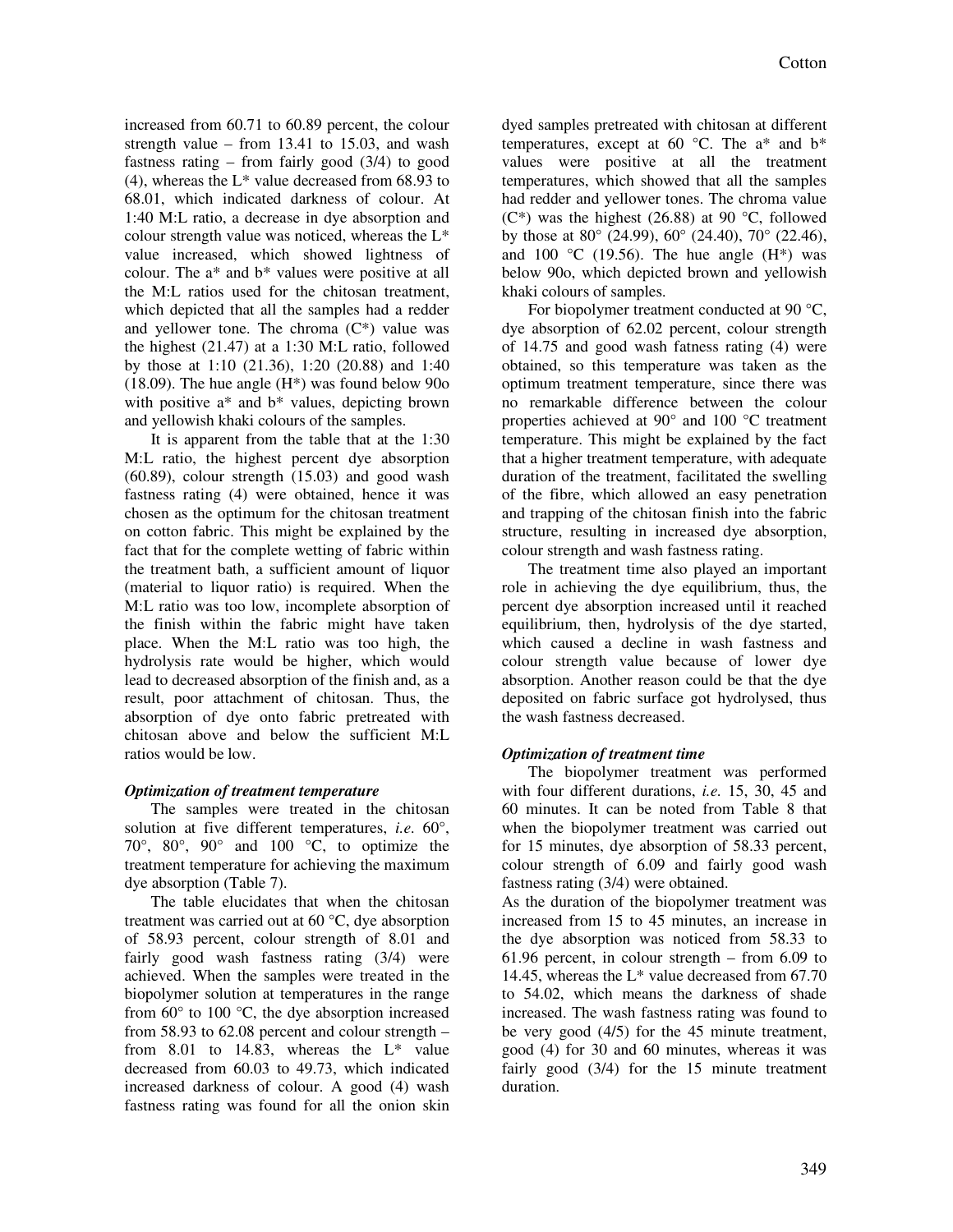| pH | Dye             |       |                               | Colour coordinates |      | Colour | Wash  |                |
|----|-----------------|-------|-------------------------------|--------------------|------|--------|-------|----------------|
|    | absorption      | $L^*$ | $C^*$<br>$H^*$<br>$a^*$<br>h* |                    |      |        |       | fastness       |
|    | $\mathscr{Y}_o$ |       |                               |                    |      |        | (K/S) | grades         |
| 3  | 60.12           | 53.09 | $-1.09$                       | 6.41               | 6.51 | 99.71  | 11.20 | 3/4            |
| 4  | 61.31           | 52.86 | $-1.43$                       | 7.41               | 7.55 | 100.95 | 12.70 | $\overline{4}$ |
| 5  | 61.90           | 49.80 | $-3.81$                       | 8.07               | 8.92 | 108.95 | 14.45 | 4              |
| 6  | 60.71           | 51.07 | $-2.16$                       | 6.31               | 6.67 | 115.30 | 9.71  | 3/4            |
| 7  | 59.52           | 53.59 | $-3.17$                       | 7.15               | 7.82 | 113.95 | 8.65  | 3/4            |

Table 5 Optimization of treatment pH on the basis of colour properties of onion skin dyed cotton samples

Table 6 Optimization of material to liquor ratio on the basis of colour properties of onion skin dyed cotton samples

| M:L   | Dye             |       |       | Colour coordinates |       | Colour | Wash     |          |
|-------|-----------------|-------|-------|--------------------|-------|--------|----------|----------|
| ratio | absorption      | $L^*$ | $a^*$ | h*                 | C*    | $H^*$  | strength | fastness |
|       | $\mathscr{G}_o$ |       |       |                    |       |        | (K/S)    | grades   |
| 1:10  | 60.71           | 68.93 | 10.06 | 18.84              | 21.36 | 61.86  | 13.41    | 3/4      |
| 1:20  | 60.83           | 68.85 | 9.20  | 18.74              | 20.88 | 63.82  | 13.63    | 4        |
| 1:30  | 60.89           | 56.17 | 9.57  | 19.22              | 21.47 | 63.16  | 15.03    | 4        |
| 1:40  | 60.77           | 68.01 | 15.09 | 9.86               | 18.09 | 63.48  | 14.55    | 3/4      |

Table 7 Optimization of treatment temperature on the basis of colour properties of onion skin dyed cotton samples

| Treatment       | Dye        |       | Colour coordinates |       |       |       |          | Wash     |
|-----------------|------------|-------|--------------------|-------|-------|-------|----------|----------|
| temperature     | absorption | $L^*$ | $a^*$              | h*    | C*    | $H^*$ | strength | fastness |
| $^\circ{\rm C}$ | $(\%)$     |       |                    |       |       |       | (K/S)    | grades   |
| 60              | 58.93      | 60.03 | 8.17               | 23.00 | 24.40 | 70.41 | 8.01     | 3/4      |
| 70              | 59.52      | 54.95 | 9.47               | 20.36 | 22.46 | 65.02 | 10.75    | 4        |
| 80              | 61.90      | 51.76 | 14.41              | 20.41 | 24.99 | 54.76 | 14.15    | 4        |
| 90              | 62.02      | 51.70 | 13.53              | 23.23 | 26.88 | 59.75 | 14.75    | 4        |
| 100             | 62.08      | 49.73 | 6.11               | 23.34 | 19.56 | 50.19 | 14.83    | 4        |

A slight decrease was noticed in percent dye absorption and colour strength with increasing treatment time (from 45 to 60 minutes). The a\* and b\* values were positive for different durations of treatment time, showing redder and yellower tones of the samples. The chroma  $(C^*)$  was higher (26.38) at 45 minute duration of the treatment, followed by those at 60 (18.03), 15 (17.64) and 30  $(17.17)$  minutes. The hue angle  $(H^*)$  was found below 90o with positive a\* and b\* values, which indicated brown and yellowish khaki colours of the samples. It is clear from the table that at 45 minutes of chitosan treatment, the highest percent dye absorption (61.96), colour strength (14.45) and wash fastness rating (4/5) were observed, hence this duration was considered as the optimum treatment time.

### *Optimization of curing temperature*

The effect of curing temperature on the chitosan treated fabric, cured at five different temperatures, i.e.  $110^{\circ}$ ,  $120^{\circ}$ ,  $130^{\circ}$ ,  $140^{\circ}$  and  $150^{\circ}$ C, is presented in Table 9. When the curing of the chitosan treated sample was carried out at 110 °C, the onion skin dye absorption reached 60.77 percent, with colour strength of 14.84 and good (4) wash fastness rating. It is clear from the table that the increase in curing temperature from 110° to 150 °C led to enhanced dye absorption from 60.77 to 64.88 percent and colour strength from 14.84 to 15.79, whereas the  $L^*$  value decreased from 50.56 to 46.62, which showed increased darkness of colour. The wash fastness rating of the dyed samples was good  $(4)$  at  $110^{\circ}$ ,  $120^{\circ}$ ,  $130$  $\rm{°C}$  and very good (4/5) at 140 $\rm{°}$  and 150  $\rm{°C}$  curing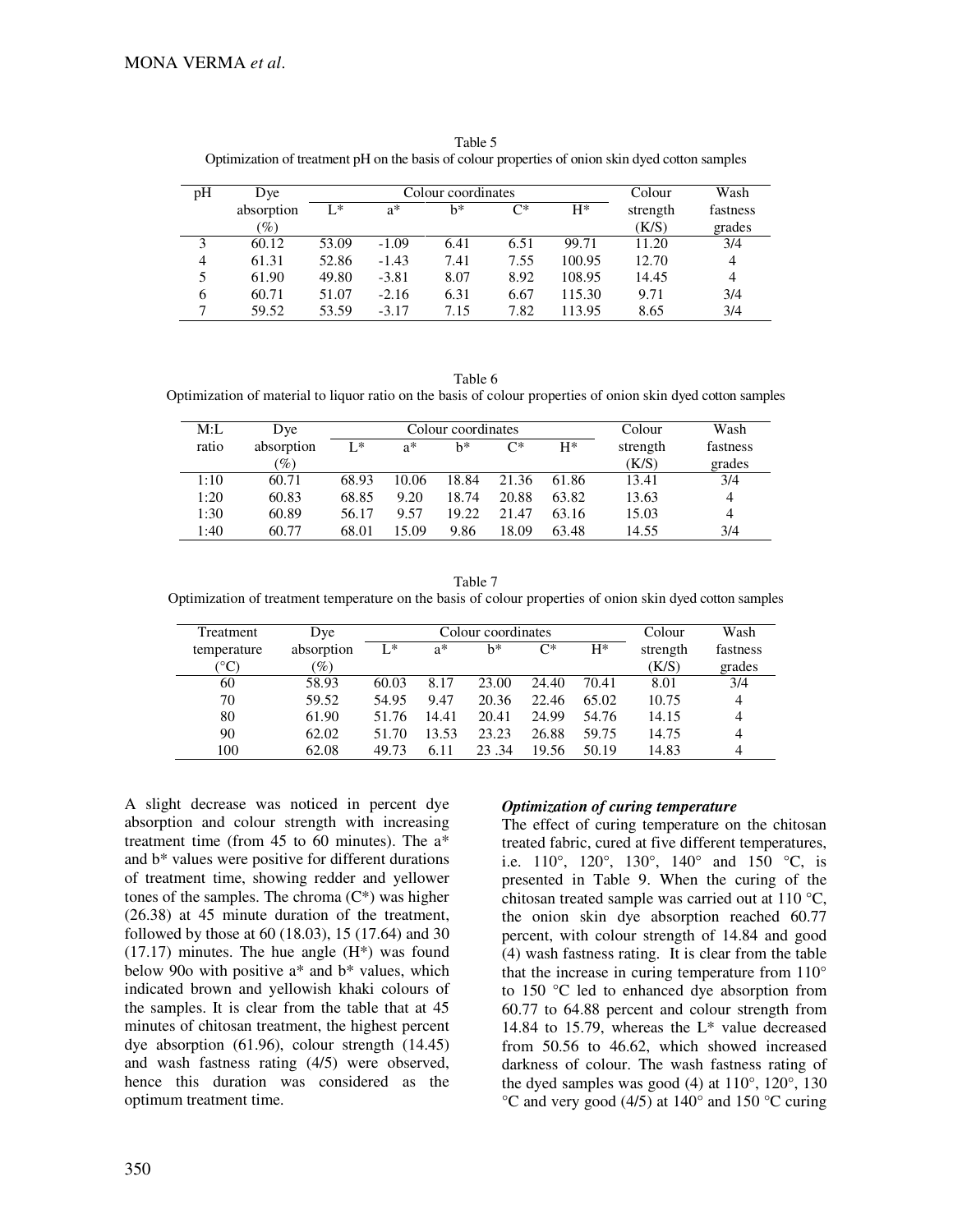temperature. The a\* and b\* values were found to be positive for all the curing temperatures, showing redder and yellower tones. The chroma  $(C^*)$  was the highest (24.96) at 150 °C curing temperature, followed by that at  $130^{\circ}$  (24.94), 140 $\degree$  (24.67), 110 $\degree$  (24.08), and 120  $\degree$ C (23.84). The hue angle (H\*) was below 90o with positive a\* and b\* values for all the onion skin dyed samples, which depicted brown and yellowish khaki colours. It is obvious from the table that there was no considerable difference in dye absorption, colour strength and wash fastness observed between 140° and 150 °C curing temperature. Therefore, 140 °C was taken as the optimum curing temperature for the chitosan treated fabric for further dyeing with onion skin natural dye. At this curing temperature, dye absorption of 64.29 percent, colour strength of 15.74 and very good (4/5) wash fatness rating were achieved. The findings of the study are supported by those of Aly *et al.*, who reported that the fixation of chitosan increased with increasing curing temperature and time, establishing that 150 °C curing temperature with 5 minute curing time were optimum for providing antibacterial property.<sup>25</sup> 

## *Optimization of curing time*

The results related to curing of chitosan treated cotton fabric, carried out at four different durations, *i.e.* 1, 2, 3 and 4 minutes, are presented in Table 10. At 1 minute duration of curing, the

dye absorption was 62.50 percent, colour strength – 14.43 and the wash fastness rating – good (4). It can be noticed from the table that, as the duration of the curing was increased from 1 to 4 minutes, the dye absorption increased from 62.50 to 65.54 percent and colour strength – from 14.43 to 15.44, whereas the L\* value decreased from 60.55 to 53.14, denoting increased darkness of colour. The wash fastness rating was found good (4) at all curing times, except for the sample cured for 4 minutes, which showed very good (4/5) wash fastness rating.

All the dyed samples cured for different durations of time after the chitosan treatment had positive a\* and b\* values, indicating redder and yellow tones. The chroma  $(C^*)$  was the highest (15.19) at 2 minutes duration of curing, followed by that at 3 (15.01), 1 (14.28) and 4 (9.58) minutes. The hue angle (H\*) was found below 90 $^{\circ}$ , having positive a\* and b\* values, indicating brown and yellowish khaki colours of the samples.

It is visible from the table that the highest dye absorption (65.54%), colour strength (15.44) and wash fastness rating (4/5) were recorded at 4 minutes duration of curing, hence this values was taken as the optimum curing time. These results are in agreement with those of Mohanraj *et al.*, who used leaf extract for treatment of cotton fabric using 8 percent citric acid by the pad dry cure method; the samples were dried at 100°-105  $\mathrm{^{\circ}C}$ <sup>26</sup>

Table 8 Optimization of treatment time on the basis of colour properties of onion dyed cotton fabric

| Treatment | Dye absorption  |       |       | Colour coordinates | Colour | Wash  |          |          |
|-----------|-----------------|-------|-------|--------------------|--------|-------|----------|----------|
| time      | $\mathscr{C}_o$ | L*    | a*    | h*                 | $C^*$  | $H^*$ | strength | fastness |
| (min)     |                 |       |       |                    |        |       | (K/S)    | grades   |
| 15        | 58.33           | 67.70 | 6.90  | 16.23              | 17.64  | 66.92 | 6.09     | 3/4      |
| 30        | 60.71           | 64.52 | 9.60  | 14.24              | 17.17  | 55.95 | 9.28     | 4        |
| 45        | 61.96           | 54.02 | 12.32 | 23.32              | 26.38  | 62.10 | 14.45    | 4/5      |
| 60        | 61.90           | 56.63 | 9.21  | 15.51              | 18.03  | 59.27 | 14.41    | 4        |

Table 9

Optimization of curing temperature on the basis of colour properties of onion skin dyed cotton fabric

| Curing               | Dye             |       |       | Colour coordinates |       | Colour | Wash     |                |
|----------------------|-----------------|-------|-------|--------------------|-------|--------|----------|----------------|
| temperature          | absorption      | $L^*$ | $a^*$ | h*                 | $C^*$ | $H^*$  | strength | fastness       |
| $^{\circ}\mathrm{C}$ | $\mathscr{D}_o$ |       |       |                    |       |        | (K/S)    | grades         |
| 110                  | 60.77           | 50.56 | 10.34 | 21.75              | 24.08 | 64.55  | 14.84    | 4              |
| 120                  | 60.95           | 48.88 | 10.73 | 21.28              | 23.84 | 63.20  | 14.90    | 4              |
| 130                  | 63.10           | 48.84 | 12.56 | 21.55              | 24.94 | 59.73  | 15.31    | $\overline{4}$ |
| 140                  | 64.29           | 46.94 | 12.29 | 21.39              | 24.67 | 60.09  | 15.74    | 4/5            |
| 150                  | 64.88           | 46.62 | 12.93 | 21.34              | 24.96 | 58.75  | 15.79    | 4/5            |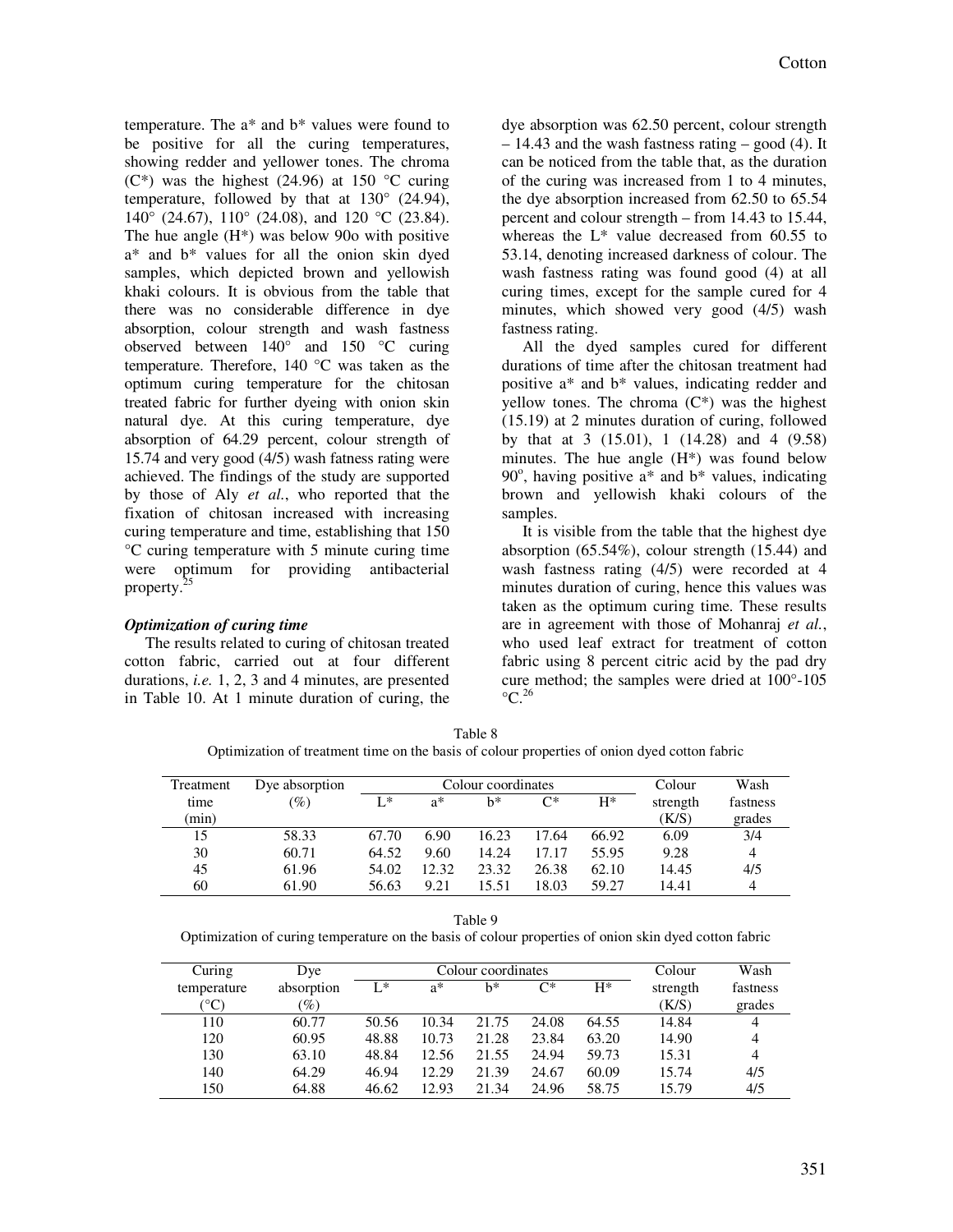| Curing         | Dye        |       |       | Colour coordinates |       |       | Colour   | Wash     |
|----------------|------------|-------|-------|--------------------|-------|-------|----------|----------|
| time           | absorption | $L^*$ | $a^*$ | h*                 | C*    | $H^*$ | strength | fastness |
| (min)          | $(\%)$     |       |       |                    |       |       | (K/S)    | grades   |
|                | 62.50      | 60.55 | 0.90  | 14.25              | 14.28 | 86.33 | 14.43    | 4        |
| 2              | 63.69      | 59.76 | 0.69  | 15.17              | 15.19 | 87.34 | 14.96    | 4        |
| 3              | 65.48      | 59.37 | 1.43  | 14.94              | 15.01 | 84.50 | 15.28    | 4        |
| $\overline{4}$ | 65.54      | 53.14 | 5.75  | 7.66               | 9.58  | 53.06 | 15.44    | 4/5      |

Table 10 Optimization of curing time on the basis of colour properties of onion skin dyed cotton fabric

Table 11 Optimum conditions for biopolymer treatment of cotton towards onion skin dyeing

| Treatment parameters                         | Optimized condition |
|----------------------------------------------|---------------------|
| Concentration of chitosan (%)                | 4.0                 |
| Concentration of citric acid $(\%)$          | 6.0                 |
| Concentration of sodium hypophosphite $(\%)$ | 5.0                 |
| pΗ                                           | 5.0                 |
| Material to liquor ratio                     | 1:30                |
| Treatment temperature (°C)                   | 90                  |
| Treatment time (min)                         | 45                  |
| Curing temperature $(^{\circ}C)$             | 140                 |
| Curing time (min)                            | 4                   |

It was remarked that, with increasing curing temperature and time, the dye absorption and colour strength values increased. The reason might be that, for maximum cross-linking, high temperature is required. During curing, high temperature was provided to chitosan treated fabric for sufficient time, which increased the rate of the cross-linking reaction and facilitated the fixation of chitosan within the cotton fabric. The chitosan attachment provided cationic character to cotton fabrics and attracted more dye molecules, as a result the dye absorption and colour strength value of the fabric increased.

### **Application of chitosan on cotton fabric**

Chitosan was applied on scoured cotton fabric through pad dry cure method using optimized parameters as presented in Table 11 for biopolymer treatment process. Cotton fabric was

first impregnated in a solution containing optimum concentrations of chitosan (4%), citric acid  $(6\%)$  and sodium hypophosphite  $(5\%)$ , keeping a 1:30 material to liquor ratio at pH 5, the treatment was performed at 90 °C for 45 minutes. The impregnated fabric was pressed between the squeezing rollers of the padding mangle machine, maintaining the pressure of 2 kg/cm and achieving 70%-75% expressions. The treated samples were dried at 100 °C for 5 minutes and cured for 4 minutes at 140 °C before dyeing with onion skin dye.

### **FTIR analysis**

The FTIR analysis of the chitosan treated onion skin dyed fabric was performed and the peak assignments shown in Table 12 indicated the presence of different functional groups in the fabric structure.

| Table 12                                                                 |
|--------------------------------------------------------------------------|
| FTIR peak assignments for chitosan treated onion skin dyed cotton fabric |

| S.  | Peak ranges                 | Peaks   | Functional groups                                  |
|-----|-----------------------------|---------|----------------------------------------------------|
| No. | $\rm \left( cm^{-1}\right)$ |         |                                                    |
|     | 3200-3300                   | 3273.69 | Hydroxyl group (H-bonded–OH- stretching)           |
|     | 2800-2900                   | 2895.77 | C-H stretching, O-H stretching - alkanes (CH; CH2; |
|     |                             |         | CH <sub>3</sub> ), carboxylic acids                |
| 3.  | 2200-2300                   | 2294.82 | Cyanocompounds, disubstituted alkynes              |
| 4.  | 2100-2200                   | 2106.81 | C-triple bond-C-stretching                         |
| 5.  | 1600-1700                   | 1631.14 | Functional group C=O, -C-double bond-C stretch     |
|     | 1400-1500                   | 1426.68 | Organic sulphates                                  |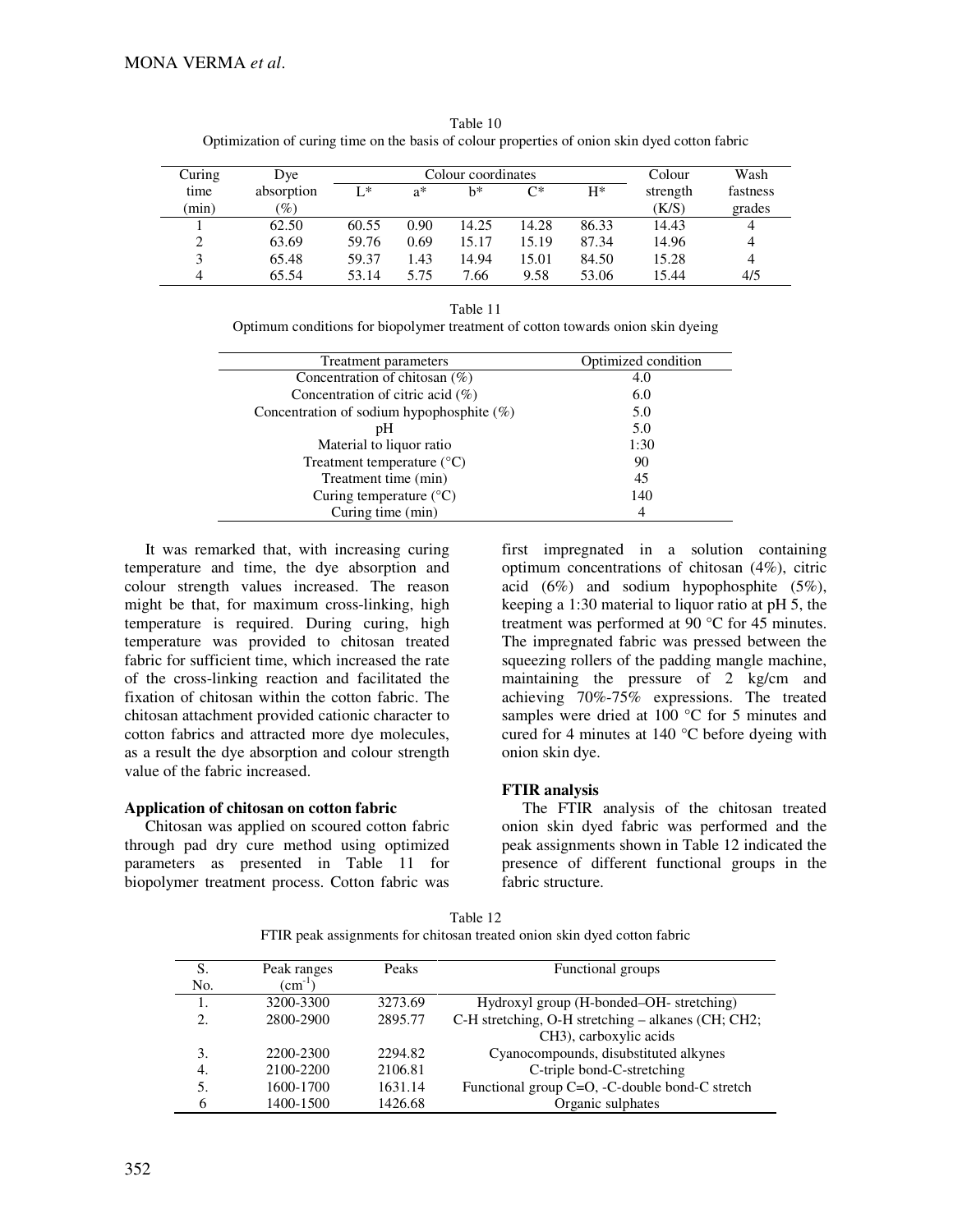

Figure 3: FTIR spectrum of chitosan treated onion skin dyed cotton fabric

The peaks at  $3273.69$  cm<sup>-1</sup>, 2895.77 cm<sup>-1</sup>, 2294.82 cm<sup>-1</sup>, 2106.81 cm<sup>-1</sup> and 1631.14 cm<sup>-1</sup> are associated with the presence of hydroxyl groups (Hbonded OH stretching), C-H stretching, O-H stretching (alkanes, carboxylic acids), cyanocompounds, C-triple bond C-stretching and functional groups C=O, -C-double bond-C stretch, respectively. This confirmed the existence of different functional groups, *viz*. organic sulphates (1426.68 cm<sup>-1</sup>), -OH bending and aromatic amino stretching (1363.39 cm<sup>-1</sup> and 1313.75 cm<sup>-1</sup>), tertiary amine and  $-CN$ - stretch  $(1202.53 \text{ cm}^{-1})$ , secondary amine  $-\text{CN}$ - stretch  $(1105.67 \text{ cm}^3, 1153.05 \text{ cm}^3, 1157.81 \text{ cm}^3), -C-$ C- stretch  $(1026.76 \text{ cm}^{-1})$ , skeletal -C-Cvibrations  $(703.07 \text{ cm}^{-1})$ , aliphatic bromo compounds  $(664.19 \text{ cm}^{-1} \text{ and } 610.67 \text{ cm}^{-1})$ , -C-Istretch  $(555.17 \text{ cm}^{-1})$ . According to Hollen and Saddler, the chemical reactivity of cellulose is related to three hydroxyl groups (OH groups) of the glucose unit. These groups readily react with moisture, dyes, and many finishes.<sup>27</sup> FTIR analysis of chitosan treated cotton fabric indicated the presence of amine groups  $(NH<sub>2</sub>)$ , which are the active sites for many chemical reactions. It revealed that the chitosan imparted its cationic

character to the cotton fabric and provided more cationic sites for the attachment of the anionic dye. The chitosan treatment imparted secondary amine and tertiary amine characteristics to cotton fabric, which provided maximum dye exhaustion, because under acidic conditions, the secondary and tertiary groups got more protonated and attracted more anionic dye.

#### **CONCLUSION**

The optimum conditions for the biopolymer treatment on cotton fabric were found as follows: 4% chitosan concentration, 6% citric acid and 5% sodium hypophosphite, pH 5.0 and a M:L ratio of 1:30. The biopolymer treatment was applied to scoured fabric by the pad dry cure method, using 90 °C treatment temperature for 45 minutes. For the fixation of chitosan on the cotton fabric, the curing was done at optimized temperature (140 °C) and time (4 min). FTIR analysis of the chitosan treated onion skin dyed fabric confirmed the presence of different functional groups responsible for increasing the dyeing efficiency of cotton fabric. It was noticed that, at the optimized concentrations and conditions, the biopolymer treatment led to higher dye absorption, colour